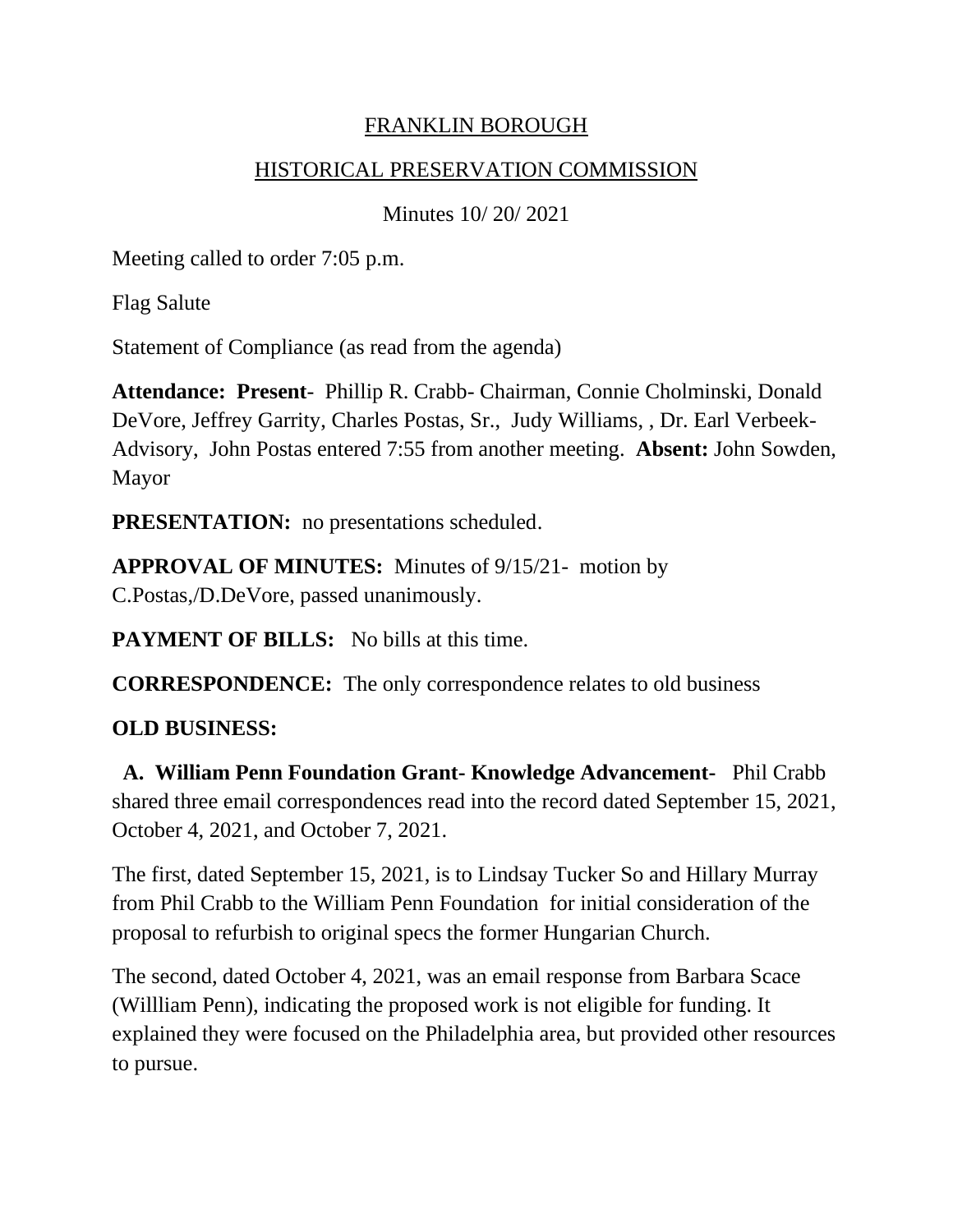The third, dated October 7, 20201, was an email response from Tom Jones indicating that the foundation source announcement does state that Sussex County, NJ is included, and he would investigate it further. He also advised to continue with the Kirby Foundation.

 **B. Kirby Grant-** The FBHC will be researching the Kirby Foundation for grants and reaching out to Tom Jones for guidance as we continue to work with William Penn.

### **C. Discussion of Historic District Definition**

There has been a detailed review of the entire Franklin Borough Historic Significance Zoning Map by the Historic Commission the last few months. There have been categorical concerns which have been reviewed and discussed.

Motion by D.DeVore/second by Jeff Garrity, to approve the Franklin Borough Historical Significance District map and submit the same to the Mayor and Council and the Planning Board. Roll Call: all affirmative votes from Connie Cholminski, Judy Williams, Jeff Garrity, Don DeVore, Charlie Postas, and Phillip Crabb. Passed unanimously.

The package will now be sent to the Mayor and Council and the Planning Board.

# **APPLICATIONS TO BE HEARD:** none

# **APPLICATIONS TO BE CONTINUED:** none

# **APPROVAL OF RESOLUTIONS:** none.

### **NEW BUSINESS:**

- **A.** Franklin Borough GIS Project- Sussex County will work with Franklin. It is desired to develop mine coordinates as well as three dimensional locations of ore and minerals. It also can be used for technical locations of specific locations such as the "hot and cold" and "sliding rock". Costs are not determined at this time.
- **B.** Discussion on creating a borough video through the help of professionals. More discussion will follow at the next meeting.